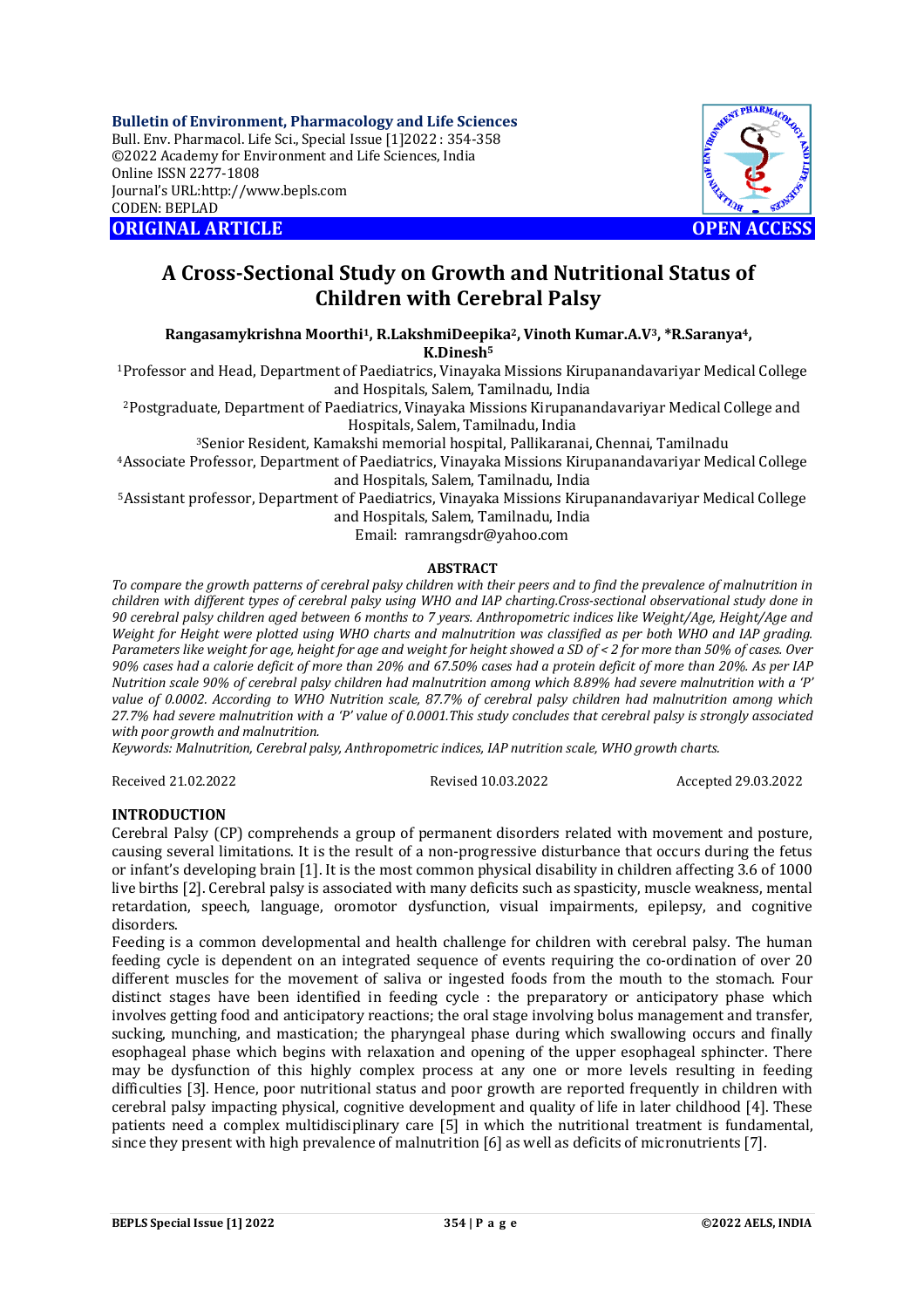#### **Moorthi** *et al*

In this part of India, no studies have been done to find the correlation of growth and nutritional status of children with cerebral palsy which can be tackled to enhance the rehabilitation process. So the need arises to find the growth and nutritional status of cerebral palsy children.

## **MATERIAL AND METHODS**

Cross-sectional observational study done in Vinayaka Mission's Kirupanandha VariyarMedicalCollege& Hospital, Salem from august 2019 to July 2020. 90 cerebral palsy children were enrolled in this study.

**Inclusion criteria:**Children with cerebral palsy aged between 6 months to 7 years.

**Exclusion criteria:** Child on Ryle's tube or gastric tube. Congenital malformations of oral cavity like cleft lip and/or palate. Patients admitted in ICU.

## **Method of Data Collection:**

 **Weight measurement:** The weight is measured by a digital weighing machine, if it was not possible to sit, the child was weighed in the arms of the caretaker.

 **Height measurement:** Measured with a rigid pedometer of 1.8m in length, in dorsal decubitus, and full extension. If this was not possible, knee height was measured with Ross anthropometer and the size was estimated using Stevenson's equations.

 **Midarm circumference:** Mid part of the arm is confirmed between the acromion process of scapula and coracoid process of ulna. Using measuring tape, the circumference is measured at this midpoint.

**• Nutritional Diagnosis:** Based on the anthropometric measurements<br>  $\geq$  As per WHO charts we calculated indices like Weight/Age (W/A) Heir

 As per WHO charts we calculated indices like Weight/Age (W/A), Height/Age (H/A), and Weight for Height.

 $\triangleright$  Malnutrition is graded for all children as per WHO and IAP classification mentioned below

| WHO CLASSIFICATION | <b>GRADE OF</b><br><b>MALNUTRITION</b><br><b>MODERATE</b> | <b>GRADE OF</b><br><b>MALNUTRITION</b><br><b>SEVERE</b> |  |
|--------------------|-----------------------------------------------------------|---------------------------------------------------------|--|
| Symmetrical edema  | no                                                        | Yes                                                     |  |
| Weight for height  | $SD - 2 TO - 3$                                           | $SD < -3$ (severe wasting)                              |  |
| Height for age     | $SD - 2 TO - 3$                                           | $SD < -3$ (severe stunting)                             |  |

| <b>IAP GRADING OF</b><br><b>MALNUTRITION</b> | <b>WEIGHT FOR AGE (%)</b> |  |
|----------------------------------------------|---------------------------|--|
| Normal                                       | >90                       |  |
| Grade 1 (mild)                               | $75 - 90$                 |  |
| Grade 2 (moderate)                           | $60 - 70$                 |  |
| Grade 3 (severe)                             | <60                       |  |

**Statistical analysis:** Data entry and analysis was done using Microsoft Excel. The association between growth and nutrition status of cerebral palsy children was analyzed by the test of proportions and the chi-square test was used as a statistical test of significance.

#### **RESULTS**

48 (53%) of the cases in the study population were males and 43 (47%) were females. Majority of cerebral palsy children in the study group were between 36 months to 47monthso of age. 91% of the cases were completely immunized, 8% were partially immunized and 1% were unimmunized. Only 8% of male children and 1% of female children in the study group were found to be normal as per IAP classification.

#### **TABLE1:DISTRIBUTION OF CALORIE DEFICIT AMONG THE CASES WITH CEREBRAL PALSY ENROLLED IN THE STUDY**

|                      | .                      |            |
|----------------------|------------------------|------------|
| % OF CALORIE DEFICIT | <b>No. of Children</b> | Percentage |
| $0 - 20%$            |                        | 8.75%      |
| 21-30%               | 32                     | 40%        |
| 31-40%               | 30                     | 37.50%     |
| >40%                 |                        | 13.75%     |
| TOTAL                | 80                     | 100%       |

More than 90% of cases had a calorie deficit of more than 20%.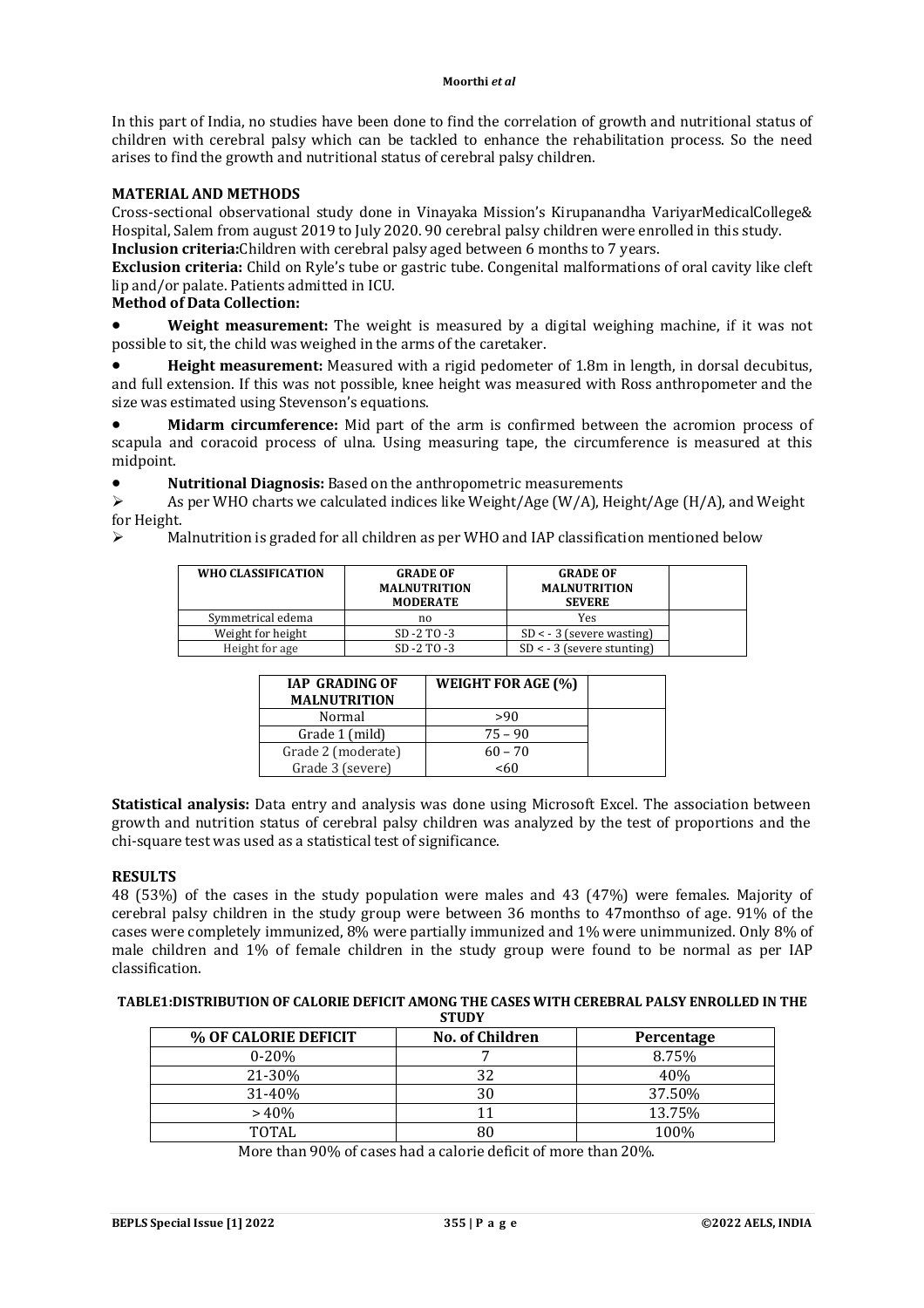#### **Moorthi** *et al*

|                                        | евноевер в тие эторт   |            |
|----------------------------------------|------------------------|------------|
| % OF PROTEIN DEFICIT                   | <b>No. of Children</b> | Percentage |
| $0 - 20%$                              | 26                     | 32.50%     |
| 21-30%                                 | 41                     | 51%        |
| 31-40%                                 | 8                      | 10.00%     |
| >40%                                   | 5                      | 6.50%      |
| <b>TOTAL</b>                           | 80                     | 100%       |
| $\sim$<br>$\sim$<br>.<br>$\sim$ $\sim$ | $\sim$                 | ----       |

#### **TABLE 2: DISTRIBUTION OF PROTEIN DEFICIT AMONG THE CASES WITH CEREBRAL PALSY ENROLLED IN THE STUDY**

68% of cases had a protein deficit of more than 20%.

#### **TABLE 3: DISTRIBUTION OF GROSS MOTAR FUNCTIONING CLASSIFICATION SCALE AMONG THE CASES WITH CEREBRAL PALSY ENROLLED IN THE STUDY**

| THE WIDDY WITH GEREDIANE FACUL ENTROLLED IN THE STOD I |                   |  |  |  |
|--------------------------------------------------------|-------------------|--|--|--|
| <b>NO.OF CHILDREN</b>                                  | <b>PERCENTAGE</b> |  |  |  |
|                                                        | 5.56%             |  |  |  |
| 46                                                     | 51.12%            |  |  |  |
| 31                                                     | 34.44%            |  |  |  |
| 4                                                      | 4.44%             |  |  |  |
| 4                                                      | 4.44%             |  |  |  |
| 90                                                     | 100%              |  |  |  |
|                                                        |                   |  |  |  |

Majority of the study population were belongingtotheGMFC2and3.

#### **TABLE 4: DISTRIBUTION OF WEIGHT FOR AGE, HEIGHT FOR AGE, WEIGHT FOR HEIGHT STATUS AMONG THE CASES WITH CEREBRAL PALSY**

|                | <b>HEIGHTFOR AGE</b><br><b>WEIGHTFOR AGE</b> |                      | WEIGHTFORHEIGHT      |  |  |
|----------------|----------------------------------------------|----------------------|----------------------|--|--|
|                | <b>NO.OFCHILDREN</b>                         | <b>NO.OFCHILDREN</b> | <b>NO.OFCHILDREN</b> |  |  |
| $0T0+2SD$      | $1(1.11\%)$                                  | $1(1.11\%)$          | $0(0.00\%)$          |  |  |
| 0TO-2SD        | $10(11.11\%)$                                | 14(15.56%)           | 8(12.30%)            |  |  |
| $\langle -2SD$ | 53(58.89%)                                   | 48(53.33%)           | 37(56.93%)           |  |  |
| $\langle -3SD$ | 26(28.89%)                                   | 27 (30%)             | 20(30.77%)           |  |  |
| <b>TOTAL</b>   | 90 (100%)                                    | 90 (100%)            | 65 (100%)            |  |  |

Weight for age, height for age and weight for height were found to be <-2 SD in more than 50 % cases. 26 (28.89%) cases had weight for age <-3 SD, 27 (30%) cases had height for age <-3 SD and 20 (30.77%) cases had weight for height <-3 SD.

 The WHO classification for malnutrition has weight for height as a component, but the charting for weight for height has been published for only the age group between 2 years to 5 years. 65(72%) children in the study were between 2 to 5 years. Hence, weight for height was assessed only for 65 children.

| TABLE 5: DISTRIBUTION OF MALNUTRITION IN CEREBRAL PALSY (IAP CLASSIFICATION) |  |
|------------------------------------------------------------------------------|--|
|------------------------------------------------------------------------------|--|

| <b>IAP</b> charting | Spasticdiplegia | Hemiplegia  | Quadriplegia | Extrapyramidal | <b>Total</b> |        |
|---------------------|-----------------|-------------|--------------|----------------|--------------|--------|
| malnutrition        |                 |             |              |                |              | value  |
| <b>Normal</b>       | $1(1.11\%)$     | $8(8.89\%)$ | $0(0\%)$     | $0(0\%)$       | 9(10%)       |        |
| Mild                | 16(17.78%)      | 10(11.11%)  | $4(4.44\%)$  | $3(3.33\%)$    | 33(36.67%)   |        |
| Moderate            | 16(17.78%)      | $4(4.44\%)$ | 12(13.33%)   | 8(8.89%)       | 40(44.44%)   |        |
| <b>Severe</b>       | $4(4.44\%)$     | $0(0\%)$    | $3(3.33\%)$  | $1(1.12\%)$    | 8(8.89%)     |        |
| Total               | 37(41.11%)      | 22(24.44%)  | 19(21.11%)   | 12(13.33%)     | 90(100%)     | 0.0002 |

 90% of cerebral palsy children had malnutrition among which 8.89% had severe malnutrition with a 'P' value of 0.0002.

| TABLE 6: DISTRIBUTION OF MALNUTRITION IN CEREBRAL PALSY CHILDREN (WHO |  |
|-----------------------------------------------------------------------|--|
| <b>CLASSIFICATION</b> )                                               |  |

| <b>WHO</b><br><b>Charting of</b><br>malnutrition | <b>Spastic</b><br>diplegia | Hemiplegia  | <b>Quadriplegia</b> | <b>Extrapyram</b> | Total(%) | Pvalu   |
|--------------------------------------------------|----------------------------|-------------|---------------------|-------------------|----------|---------|
| Normal                                           | $1(1.54\%)$                | 7(10.77%)   | $0(0\%)$            | $0(0\%)$          | 8(12.3)  |         |
| Moderate                                         | 24(36.92%)                 | $8(12.3\%)$ | $5(7.69\%)$         | $2(3.08\%)$       | 39(60)   |         |
| Severe                                           | 4(6.15%)                   | $1(1.54\%)$ | 7(10.77%)           | 6(9.23%)          | 18(27.7) | 0.00001 |
| Total                                            | 29(44.62%)                 | 16(24.61%)  | 12(18.46%)          | 8(12.30%)         | 65(100)  |         |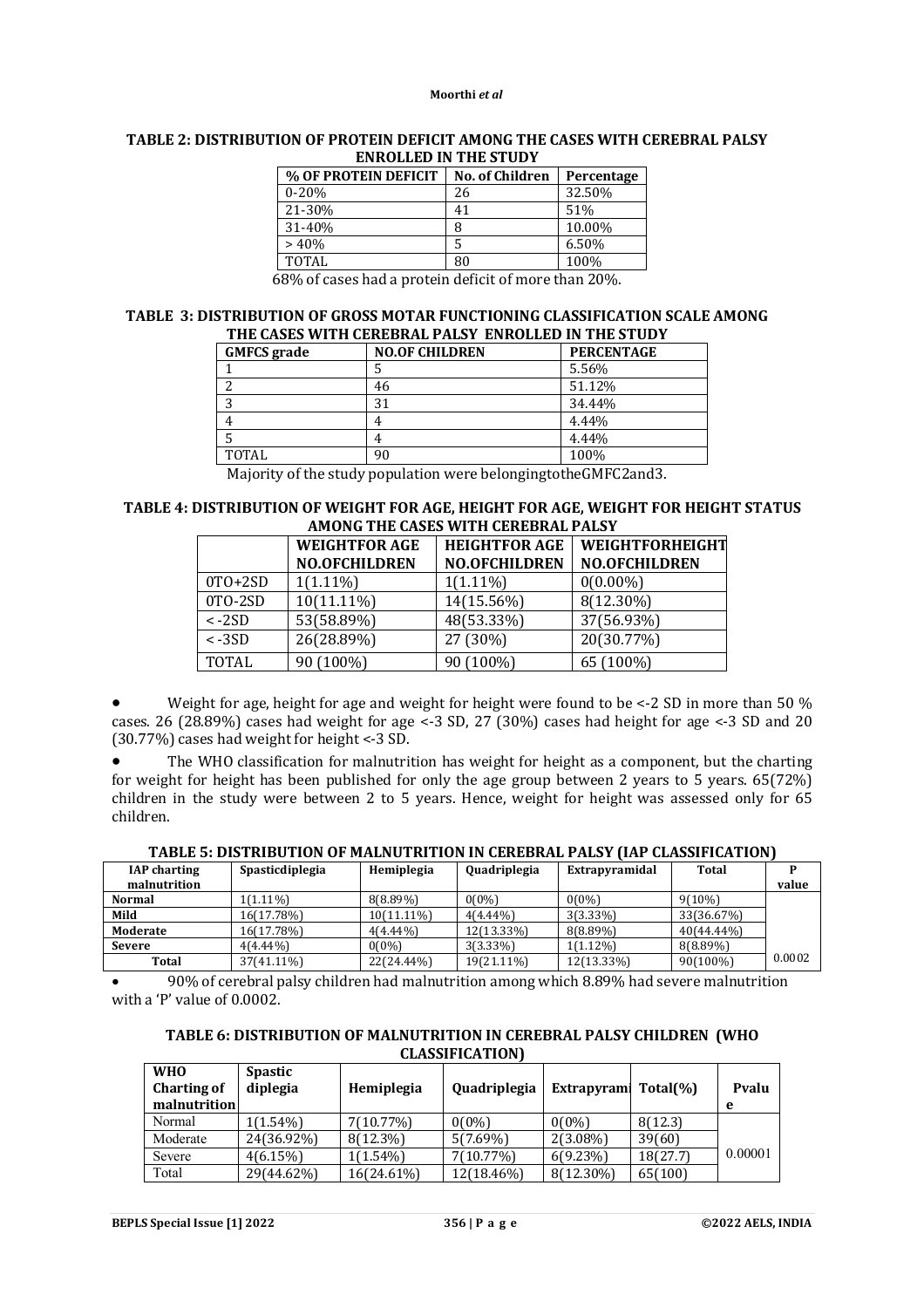87.7% of cerebral palsy children had malnutrition among which 27.7% had severe malnutrition with a 'P' value of 0.0001.

 WHO classification covers only 72% of study population (65 children), whereas the IAP malnutrition classification covers 100% of study population.

| TABLE 7: DISTRIBUTION OF MALNUTRITION (IAP CLASSIFICATION) IN CHILDREN WHO CAN |  |
|--------------------------------------------------------------------------------|--|
| EITHER SELF FEED OR NOT                                                        |  |

| <b>TYPE OF MALNUTRITION</b><br>(IAP CLASSIFICATION) | <b>SELF FEED</b> |                |              |
|-----------------------------------------------------|------------------|----------------|--------------|
|                                                     | <b>YES</b>       | N <sub>0</sub> | <b>TOTAL</b> |
| <b>Normal</b>                                       |                  |                |              |
| Mild                                                | 33               |                | 33           |
| Moderate                                            | 33               |                |              |
| <b>Severe</b>                                       |                  |                |              |
| total                                               |                  |                |              |

All the children who cannot self feed have moderate or severe degree of malnutrition, while the children who can feed are either normal or only have a mild degree of malnutrition.

## **DISCUSSION**

Malnutrition in cerebral palsy children hinders the growth and increases the risk of morbidity and mortality. The nutrition status of children who cannot self-feed is worse compared with those who can self-feed.Estimating the nutritional needs for a child with neurological impairment is not straightforward. Accurate estimations are difficult because of variations in energy requirements related to the heterogeneity of the group, altered body composition and reduced physical activity levels. Various methods have been proposed, all of which are limited by numerous assumptions [8.9.10,11]. The study was undertaken mainly due to the absence of guidelines for an approach towards malnutrition in cerebral palsy children.In this study, 90 cerebral palsy children were enrolled among which 53% were males and 47% as females. It is noted that normal for age and mild malnutrition was present predominantly in males, whereas moderate and severe form of malnutrition was present in females.

Weight for height is a marker of malnutrition, according to WHO charting 37 (56%) were less than 2 standard deviations, 20 (31.11%) were less than 3 standard deviations and 8 (12.30%) cases were between 0 to – 2 standard deviation. The main parameters such as weight for age and height for age were showing less than 2 standard deviation for more than 50% of cases, which implies chronic malnutrition in most cases.

The calorie intake and protein intake in cerebral palsy children were calculated for each case in which, for more than 90% of cases calorie deficit was found to be more than 20% and 67.50% cases with more than 20% protein deficit. By comparing GMFC scale and nutrition status we found that level of gross motor function classification is directly proportional to nutrition status (i.e.) when there is an increase in the GMFC scale severity of malnutrition increases.In this study, the nutrition status of cerebral palsy children by the IAP Nutrition scale revealed that 90% of cerebral palsy children had malnutrition among which severe malnutrition was present in 8.89% of cases with a 'P' value of 0.0002(< 0.05). According to the WHO Nutrition scale, 87.7% of children had malnutrition of which severe malnutrition was present in 27.7% of cases with a 'P' value of 0.0001(< 0.05).

A study conducted in Iran on "Growth and minerals status in children with cerebral palsy" during April 2012-April 2013, concluded by saying that in a total of 90 participants, 30% had severe wasting, and 38.9% had severe stunting [12]. On 2016, a study in Chile about the association between malnutrition and feeding difficulties in cerebral palsy children ended with a conclusion, children and adolescents with severe CP and nutritional risk had similar morbidity and mortality during a one-year follow-up, compared to those with acceptable nutritional status [13].A study conducted in Thrivanandhapuram in the year 2017 on the topic "Multiple nutritional deficiencies in cerebral palsy compounding physical and functional impairments" revealed that more than 90% of the children were found to be suffering from some form of under nutrition and three-fourth of them were suffering from its severest form. Apart from the inadequate intake, this could be due to deficiencies in the release of growth hormone contributing to a delayed rate of increase in height In this study Quadriplegic CP is more severe in comparison with the other forms of CP, a similar result was observed in our study [14].

On 2018 December, In Saudi Arabian a study was published on malnutrition in cerebral palsy concluded by saying, most of the research in this population has shown that malnutrition is a frequentproblem that